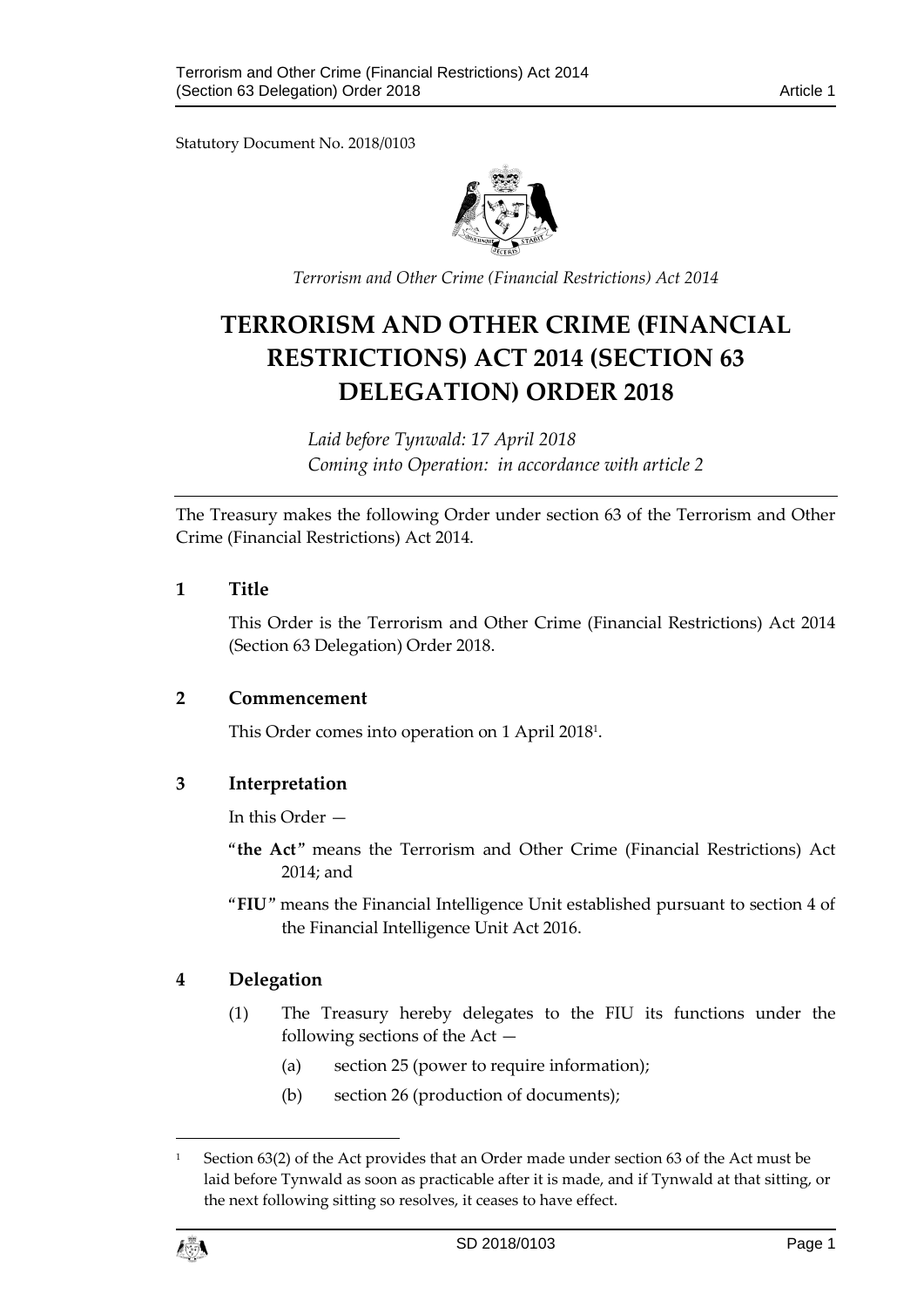- (c) section 30 (reporting obligations of relevant institutions);
- (d) section 31(1) to (3) (general power to disclose information or evidence);
- (e) section 32 (disclosure and the intelligence services); and
- (f) section 34 (co-operation with local or international investigations).
- (2) The delegation of the functions in paragraph (1) does not affect the exercise of those functions by the Collector of Customs and Excise and the Collector's staff or such other persons to whom the Treasury may delegate functions.

#### **MADE 28TH MARCH 2018**

## **A L CANNAN** *Minister for the Treasury*